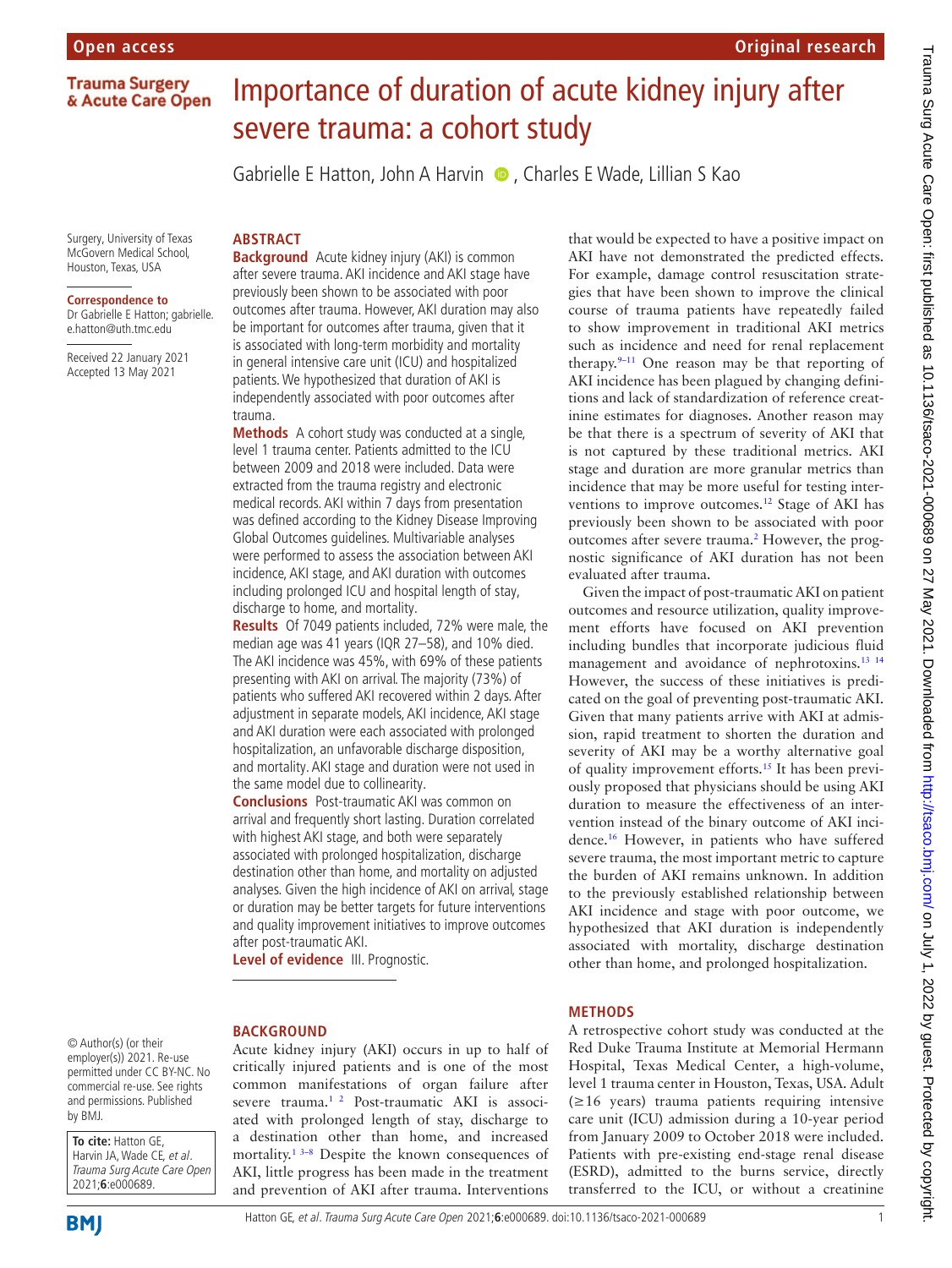measurement on arrival were excluded. The primary reasons for missing creatinine was due to primary use of point-of-care creatinine measurement and outside hospital creatinine measurements which were not integrated into the electronic medical records. Demographic characteristics, injury details, and outcomes were obtained from the institution's prospectively maintained trauma registry. Laboratory results were extracted from the medical record. Discharge destination of home was defined as those who were discharged to a location requiring no advanced care including home, a psychiatric facility, or to jail. The Strengthening the Reporting of Observational Studies in Epidemiology guidelines for observational studies were followed.<sup>17</sup>

#### **Outcome measures**

AKI diagnosis was made based on the current creatinine-based guidelines published by the Kidney Disease Improving Global Outcomes (KDIGO) group[.2 18](#page-4-3) Since the baseline kidney function is unknown for most trauma patients, the Modified Diet of Renal Diseases (MDRD) was used to estimate reference creatinine for each patient. Use of the MDRD resulted in AKI diagnoses that were more informative than other reference estimates in prior works.<sup>[2](#page-4-3)</sup> The MDRD uses race, age, and sex<sup>[3 19 20](#page-4-8)</sup> and is calibrated to an assumed creatinine clearance of 75 mL/min.<sup>2 21</sup> AKI incidence was defined as the proportion of patients who met AKI criteria at any point in the first 7 days to total included patients. This study was limited to the first 7 days to focus on AKI related to the traumatic injury. Highest AKI stage was defined as the stage met by the highest creatinine during the 7 days after admission, following the KDIGO guidelines. Stage 1 was assigned if there was an increase in serum creatinine by  $\geq 0.3$  mg/dL within 48 hours or an increase in serum creatinine to  $\geq 1.5$  times reference within 7 days. Stage 2 was assigned if there was an increase in serum creatinine by  $\geq 2$  times reference and stage 3 if there was an increase in serum creatinine by ≥3 times reference or was over 4.0 mg/dL. Patients without a creatinine measurement on a given hospital day were assigned the creatinine from the previous day.

Hospital-free days were defined by subtracting the length of stay from 30 days. Patients with a length of stay greater than 30 days and in-hospital deaths were assigned zero hospital-free day. Prolonged hospitalization was defined as below the 25th percentile of hospital-free days. Short-duration AKI was defined as ≤2days and long-duration AKI was defined as >2days to remain consistent with prior studies.[22](#page-5-0)

#### **Statistical analysis**

The cohort was split into three groups for univariate analysis: no AKI, short-duration AKI (≤2days), and long-duration AKI (>2days). Demographics and outcomes with continuous variables were presented as medians and IQRs.  $X^2$ , Wilcoxon rank-sum, and Kruskal-Wallis tests were used to compare categorical and continuous demographic data and outcomes, respectively. The calculated probability (p value) comparing the data observed in all three groups was listed in [table](#page-2-0) 1. Multivariable Poisson regression with robust error variance was used to assess the relationship between AKI and in-hospital mortality for each of the reference estimates due to non-convergence of log-binomial models[.23 24](#page-5-1) All associations were reported as incidence rate ratios with robust CIs. Age, sex, arrival systolic blood pressure, and Injury Severity Score (ISS) were chosen a priori as covariables due to known or suspected association of these variables with AKI development and poor outcome. These three covariables were used along with each AKI metric to build

models for the three outcomes of interest. Models were limited to survivors in prediction of prolonged ICU stay or hospitalization to account for death as a competing outcome. Additionally, AKI duration was offset for first week hospital days in the assessment of the relationship between AKI duration and mortality.<sup>25</sup> AKI duration was assessed as both a continuous covariable and as a binary covariable (short or long). Patients with missing data were excluded from the multivariable analyses. Collinearity was assessed using computation of a variance inflation factor. All data analyses were completed using R V.3.53 (R Core Team. 2013. *R: A language and environment for statistical computing*. R Foundation for Statistical Computing, Vienna, Austria).

#### **RESULTS**

During the study period, 8106 patients were admitted to the ICU after traumatic injury. Patients were excluded for ESRD  $(n=23)$ , direct to ICU transfer ( $n=223$ ), primary burn injury ( $n=25$ ), and no creatinine drawn within 24 hours of arrival (n=786), leaving 7049 patients in the final analysis. After exclusions, less than 1% of data were missing. The median age was 41 (IQR 26–58) years. Male sex was predominant, accounting for 72% of the cohort. Participants were severely injured with a median ISS of 20 (IQR 13–29) ([table](#page-2-0) 1). Patients with AKI, either long or short duration, were older and presented with higher arrival creatinine than patients without AKI. Additionally, they presented with lower hemoglobin and lower base excess values than patients without AKI. Patients with long-duration AKI had similar characteristics as those with short-duration AKI, except patients with long-duration AKI were older.

A total of 3153 (45%) patients suffered AKI during the first 7 days after arrival. Sixty-nine percent of these patients (31% of all patients) had AKI on arrival. The majority of patients with AKI suffered stage 1 (67%). The duration of AKI spanned from 0 to 7days, with the majority of patients suffering either no AKI days or a short duration of AKI [\(figure](#page-3-0) 1). Among patients with AKI, the median duration was 1 day (IQR 1–1). Short-duration AKI was most common in this cohort, with 2303 patients (73%) recovering from AKI within 2 days of onset.

On multivariable analysis, incidence of AKI was associated with prolonged hospitalization, discharge destination other than home, and mortality ([table](#page-3-1) 2). Incremental increases in AKI stage and AKI duration (per day) were also associated with prolonged hospitalization, discharge destination other than home, and mortality [\(table](#page-3-1) 2). Both long (>2 days) and short durations of AKI were positively associated with prolonged hospitalization, discharge destination other than home, and mortality ([figure](#page-4-9) 2). There was a larger and more precise effect of long duration of AKI on poor outcomes than short duration. AKI stage and duration were collinear and were therefore not assessed against each other in one model.

#### **DISCUSSION**

AKI was common during the first week of hospitalization after severe trauma, occurring in almost half of a large population of critically injured patients presenting to a busy urban trauma center. Consistent with prior reports, AKI incidence and stage were associated with prolonged hospitalization, discharge destination other than home, and increased mortality. Additionally, AKI duration was independently and incrementally associated with the same poor outcomes. Due to collinearity, the importance of stage and duration was not directly compared.

Although the relationship between duration and outcomes after trauma has not been previously described, duration of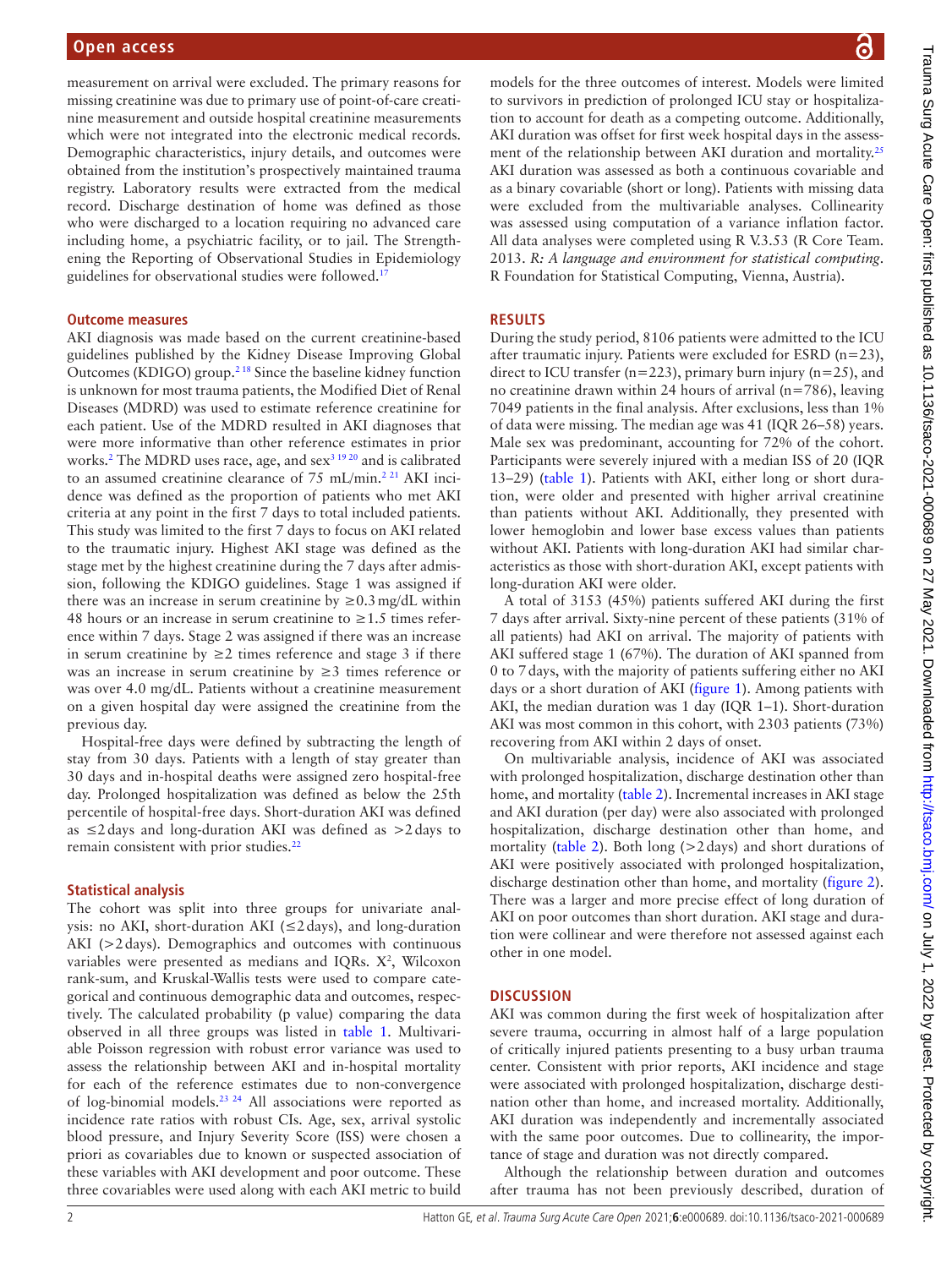<span id="page-2-0"></span>

| Characteristics of study participants<br>Table 1 |                        |                             |                                         |                                       |                          |
|--------------------------------------------------|------------------------|-----------------------------|-----------------------------------------|---------------------------------------|--------------------------|
|                                                  | All patients (n=7049)  | <b>No AKI</b><br>$(n=3896)$ | <b>Short-duration AKI</b><br>$(n=2303)$ | <b>Long-duration AKI</b><br>$(n=850)$ | P value*                 |
| Age (years)                                      | 41 (26-58)             | $36(24 - 53)$               | 46 (29-61)                              | 53 (35-70)                            | < 0.001                  |
| Male sex (%)                                     | 5087 (72)              | 3060 (79)                   | 1507 (65)                               | 520 (61)                              | < 0.001                  |
| Race/ethnicity (%)                               |                        |                             |                                         |                                       | < 0.001                  |
| White                                            | 3685 (52)              | 1894 (49)                   | 1273 (55)                               | 518 (61)                              |                          |
| <b>Black</b>                                     | 1167(17)               | 762 (20)                    | 301(13)                                 | 104(12)                               |                          |
| <b>Hispanic</b>                                  | 1560 (22)              | 906(23)                     | 493 (21)                                | 161 (19)                              |                          |
| Asian                                            | 113(2)                 | 62(2)                       | 43(2)                                   | 8(1)                                  |                          |
| Blunt mechanism of injury (%)                    | 5974 (85)              | 3238 (83)                   | 1980 (86)                               | 756 (89)                              | < 0.001                  |
| <b>Injury Severity Score</b>                     | $20(13 - 29)$          | $19(12 - 29)$               | $22(13-29)$                             | $21(13-29)$                           | 0.002                    |
| Arrival systolic blood pressure (mm Hg)          | 122 (101-142)          | 124 (105-142)               | 120 (98-140)                            | 122 (99-144)                          | < 0.001                  |
| Arrival heart rate (beats/min)                   | $97(81 - 114)$         | $96(81 - 114)$              | $98(82 - 115)$                          | $95(80-113)$                          | 0.02                     |
| Arrival creatinine (mg/dL)                       | $1.2(0.9-1.4)$         | $1(0.9-1.2)$                | $1.4(1.2-1.6)$                          | $1.5(1.3-1.9)$                        | < 0.001                  |
| Arrival hemoglobin (g/dL)                        | 12.9 (11.3-14.4)       | 13.2 (11.5-14.5)            | $12.7(11-14.1)$                         | $12.5(10.9-14)$                       | < 0.001                  |
| Arrival base excess                              | $-4$ ( $-1$ to $-8$ )  | $-4$ ( $-7$ to $-1$ )       | $-5$ ( $-8$ to $-2$ )                   | $-5$ ( $-9$ to $-2$ )                 | < 0.001                  |
| Emergent operation required (%)                  | 2188 (31)              | 1210 (31)                   | 719 (31)                                | 259 (31)                              | 0.9                      |
| AKI incidence (%)                                | 3153 (45)              | $\qquad \qquad -$           | $\overline{\phantom{0}}$                | $\overline{a}$                        | $\overline{\phantom{0}}$ |
| AKI on arrival (%)                               | 2144 (31)              |                             | 1526 (66)                               | 640 (75)                              | < 0.001                  |
| AKI onset >48h (%)                               | 967 (14)               |                             | 325 (14)                                | 23(6)                                 | < 0.001                  |
| <b>AKI</b> duration                              | $0(0-1)$               |                             | $1(1-2)$                                | $4(3-6)$                              | < 0.001                  |
| Highest AKI stage (%)                            |                        |                             |                                         |                                       | < 0.001                  |
| No AKI                                           | 3896 (55)              |                             |                                         | $\overline{\phantom{0}}$              |                          |
| Stage 1                                          | 2082 (30)              |                             | 1953 (85)                               | 129 (15)                              |                          |
| Stage 2                                          | 636 (9)                |                             | 300(13)                                 | 336 (40)                              |                          |
| Stage 3                                          | 435 (6)                |                             | 50(2)                                   | 385 (45)                              |                          |
| Need for renal replacement therapy (%)           | 158(2)                 | $\equiv$                    | $\mathbf{0}$                            | 158 (19)                              | ÷,<br>< 0.001            |
| LOS <1 week $(\% )$<br>Discharged (%)            | 2245 (32)<br>1770 (25) | 1335 (34)<br>1128 (29)      | 665 (29)<br>474 (21)                    | 245 (29)<br>168 (20)                  |                          |
| Mortality (%)                                    | 475 (7)                | 207(5)                      | 191(8)                                  | 77 (9)                                |                          |
| Discharge disposition (%)                        |                        |                             |                                         |                                       | < 0.001                  |
| Home                                             | 3525 (50)              | 2131 (55)                   | 1084 (47)                               | 310 (36)                              |                          |
| Rehabilitation                                   | 1057 (15)              | 609 (16)                    | 347 (15)                                | 101(12)                               |                          |
|                                                  |                        |                             |                                         |                                       |                          |
| LTC or SNF                                       | 1153 (16)              | 504(13)                     | 231(10)                                 | 231(27)                               |                          |
| <b>Death</b>                                     | 706 (10)               | 303(8)                      | 255(11)                                 | 148(17)                               |                          |
| Other                                            | 608(9)                 | 349 (9)                     | 386 (17)                                | 60(7)                                 |                          |
| Hospital-free days                               | $17(4-24)$             | $18(7-24)$                  | $16(3-22)$                              | $12(0-22)$                            | < 0.001                  |
| In-hospital mortality (%)                        | 706 (10)               | 303(8)                      | 255(11)                                 | 148 (17)                              | < 0.001                  |

Continuous data presented as median (IQR).

\*Kruskal-Wallis or  $\chi^2$  test comparing three AKI groups.

AKI, acute kidney injury; LOS, length of stay; LTC, long-term care facility; SNF, skilled nursing facility.

AKI has been noted to be associated with clinical outcomes in other patient populations including medical critical care, cardiac surgery, general hospitalization, and postmyocardial infarction.[12 26](#page-4-2) Authors have previously distinguished 'short' or 'transient' duration AKI of ≤2days from longer durations of AKI. In non-trauma patients, both short-duration and long-duration of AKI have been found to be independently associated with poor long-term outcomes, with a greater magnitude of association with longer duration of AKI. Short-duration AKI was found to be independently associated with mortality, congestive heart failure, and myocardial infarction when compared with patients without AKI.<sup>12 27</sup> Long-duration AKI was also associated with increased mortality, myocardial infarction, and development of chronic kidney disease (CKD).<sup>[12 26](#page-4-2)</sup> The present study confirms

an association between AKI duration and subsequent outcomes in trauma patients.

In non-trauma patients, longer AKI duration was independently associated with poor outcomes after adjusting for stage.<sup>12 28</sup> However, in this study of trauma patients, duration and stage were collinear, indicating that duration and stage were not independent. One reason for this difference may be that this study only evaluated relatively short-term outcomes, whereas studies in non-trauma populations measured longer term outcomes such as development of CKD, long-term mortality, or rare events in the generally young and previously healthy population such as congestive heart failure exacerbation and myocardial infarction.[12 26](#page-4-2) Another reason may be the difference in AKI etiology and time to reversal of the underlying pathophysiology.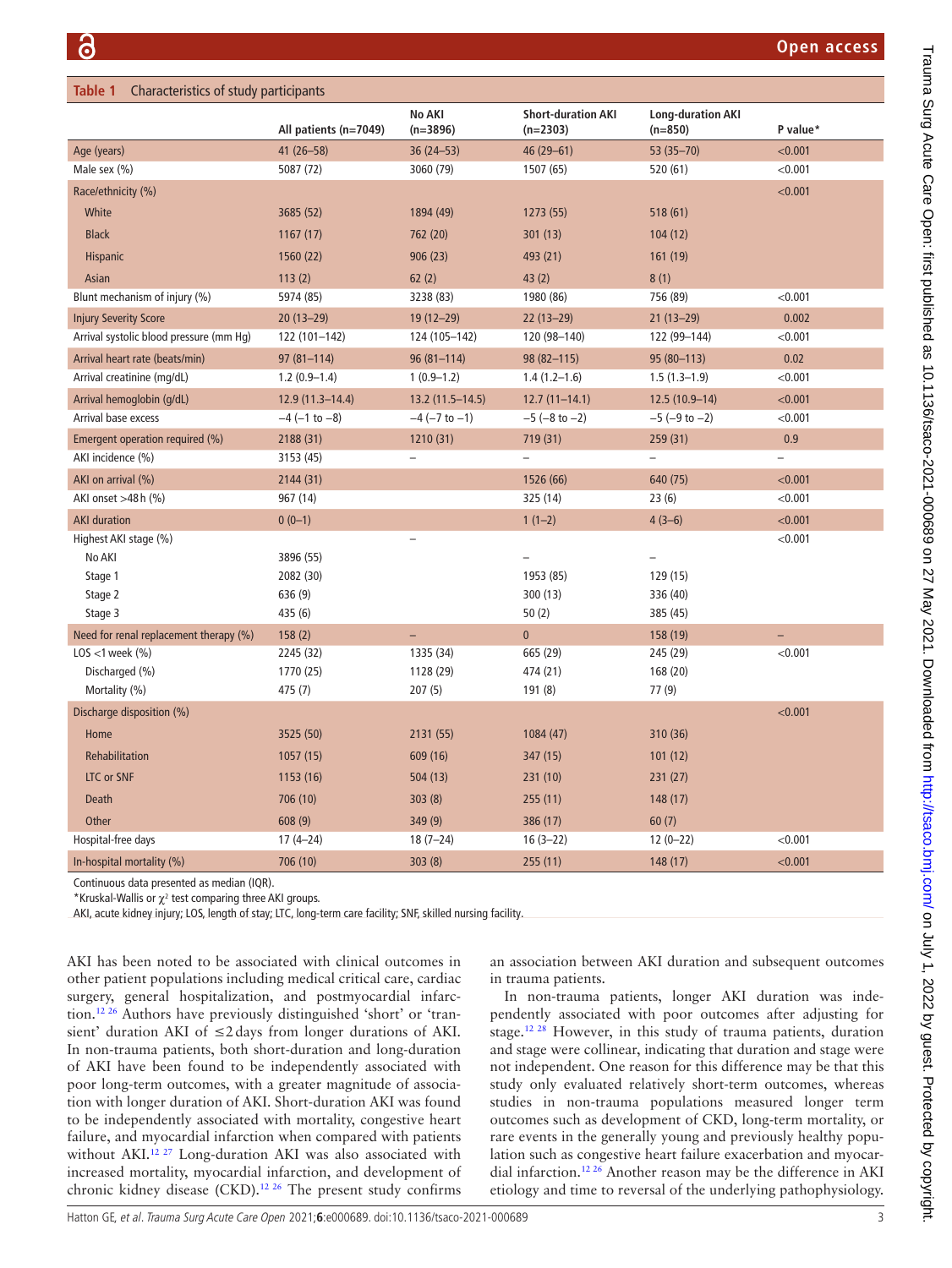

<span id="page-3-0"></span>**Figure 1** Duration of acute kidney injury (AKI), raw data.

Over 50% of trauma ICU patients at the study center present with either shock or occult hypoperfusion due to hemorrhage.<sup>[29](#page-5-3)</sup> Hemostasis is achieved by a median of 120 minutes from hospital arrival if emergent hemorrhage control is required[.30](#page-5-4) In contrast, patients with AKI related to sepsis or cardiogenic shock more commonly found in the general ICU literature likely have prolonged renal insults. Finally, the duration that is considered 'long' and 'short' varies between the trauma literature and the general ICU literature. The impact of long duration on poor outcomes is greatest in patients with an AKI duration of 7 or more days[.12](#page-4-2) Duration of AKI longer than 7 days was rare in our population, and therefore the distinction between 'long' and 'short' was made at 2 days ([figure](#page-3-0) 1). A larger multicenter study may determine if AKI in trauma patients is truly different from that in other critically ill patients.

Progress in development of effective therapeutic strategies for the prevention or treatment of AKI has been poor. Supportive care remains the cornerstone of AKI prevention and treatment, regardless of the underlying etiology. According to the KDIGO Clinical Practice Guideline, AKI prevention efforts should include decreasing nephrotoxic exposure, ensuring adequate volume status and perfusion, close monitoring of serum creatinine and urine output, and avoiding hyperglycemia.[18](#page-4-10) Once AKI has already developed, efforts to mitigate the impact of AKI are limited to avoidance of exacerbating factors and supportive care such as renal replacement therapy. Specific risk factors for posttraumatic AKI include rhabdomyolysis, massive hemorrhage and resuscitation, systemic inflammatory response to trauma, and direct kidney trauma.<sup>31</sup> High-quality evidence is lacking regarding the treatment of these underlying conditions to optimize renal recovery.

AKI metrics are used in clinical trials to evaluate the effectiveness of strategies to mitigate or prevent AKI, and to benchmark performance across centers. In trauma, the Trauma Quality Improvement Project (TQIP) provides risk-adjusted outcome metrics to centers for quality improvement purposes. Currently, TQIP only assigns a diagnosis of AKI to those patients who meet criteria for KDIGO AKI stage III. While progression to AKI stage III and need for renal replacement therapy are important outcomes, they only represent a minority of trauma patients with AKI.<sup>256</sup> Thus, interventions to reduce AKI, using this definition, will only potentially benefit a small number of patients. Additionally, this study demonstrated that one-third of severely injured patients admitted to the ICU present with AKI at admission. Thus, incidence of AKI may be just as much a measure of injury severity and prehospital care than trauma center care. Our study suggests that highest stage or duration of AKI would be more granular, clinically relevant metrics to collect than AKI incidence. Additionally, tracking AKI present on arrival would also better inform quality improvement initiatives and clinical trials.

## **Limitations**

Several limitations existed in this study. First, hourly urine output was not considered for AKI diagnosis and staging.<sup>467</sup> There are significant limitations in the accuracy of urine output data retrospectively collected. The effect of this exclusion likely resulted in an underestimation of AKI incidence. Prospective studies of AKI after trauma should incorporate hourly urine output into AKI diagnostic criteria to optimize the value of the diagnosis. Furthermore, mortality and discharge are competing outcomes with AKI duration. A metric such as AKI-Free Days may be used in practice to adjust for these outcomes while evaluating the long-term prognosis of trauma patients who suffer AKI. Third, patients with CKD were not excluded from this study due to absence of accurate data regarding medical history, which is often incomplete among trauma patients requiring immediate ICU care. Furthermore, it is estimated that only 20% of patients with CKD are aware of their illness.<sup>32</sup> It will be important to assess the burden of CKD on this patient population and its impact on duration of AKI in future studies. It is expected that patients with underlying CKD will be more prone to AKI and to prolonged AKI after traumatic injury. Finally, the traditional MDRD equation using race as a cofactor was used for estimation of baseline glomerular filtration rate (GFR) given its diagnostic superiority on prior studies.<sup>2</sup> However, inclusion of race is problematic as it is not a biologic designation and, in some situations, may worsen disparities.<sup>33</sup> Alternate methods of accurate GFR estimations are needed for this patient population.

## **CONCLUSIONS**

The majority of patients suffered mild severity AKI for a short duration after hospital arrival for severe trauma. Prolonged

<span id="page-3-1"></span>

| Association between AKI metrics and outcomes on multivariable analyses<br>Table 2                                                                                                                                                                                               |                                         |                                |                                |  |  |  |
|---------------------------------------------------------------------------------------------------------------------------------------------------------------------------------------------------------------------------------------------------------------------------------|-----------------------------------------|--------------------------------|--------------------------------|--|--|--|
|                                                                                                                                                                                                                                                                                 | <b>AKI</b> incidence                    | AKI stage (per stage)          | AKI duration (per day)         |  |  |  |
| Prolonged hospitalization among survivors                                                                                                                                                                                                                                       | 1.27 (1.14 to 1.41), $p<0.001$          | 1.23 (1.17 to 1.30), p<0.001   | 1.04 (1.02 to 1.08), $p=0.005$ |  |  |  |
| Discharge destination other than home                                                                                                                                                                                                                                           | 1.06 $(1.01 \text{ to } 1.11)$ , p=0.03 | 1.07 (1.05 to 1.10), $p<0.001$ | 1.03 (1.01 to 1.04), p<0.001   |  |  |  |
| <b>Mortality</b>                                                                                                                                                                                                                                                                | 1.21 (1.05 to 1.40), $p=0.008$          | 1.24 (1.15 to 1.33), $p<0.001$ | 1.34 (1.22 to 1.44), p<0.001   |  |  |  |
| Findings reported as rate ratios (95% CI).<br>$\mathbf{A}$ . It is the set of the set of the set of the set of the set of the set of the set of the set of the set of the set of the set of the set of the set of the set of the set of the set of the set of the set of the se |                                         |                                |                                |  |  |  |

Adjusted for arrival systolic blood pressure, Injury Severity Score, and patient age. AKI, acute kidney injury.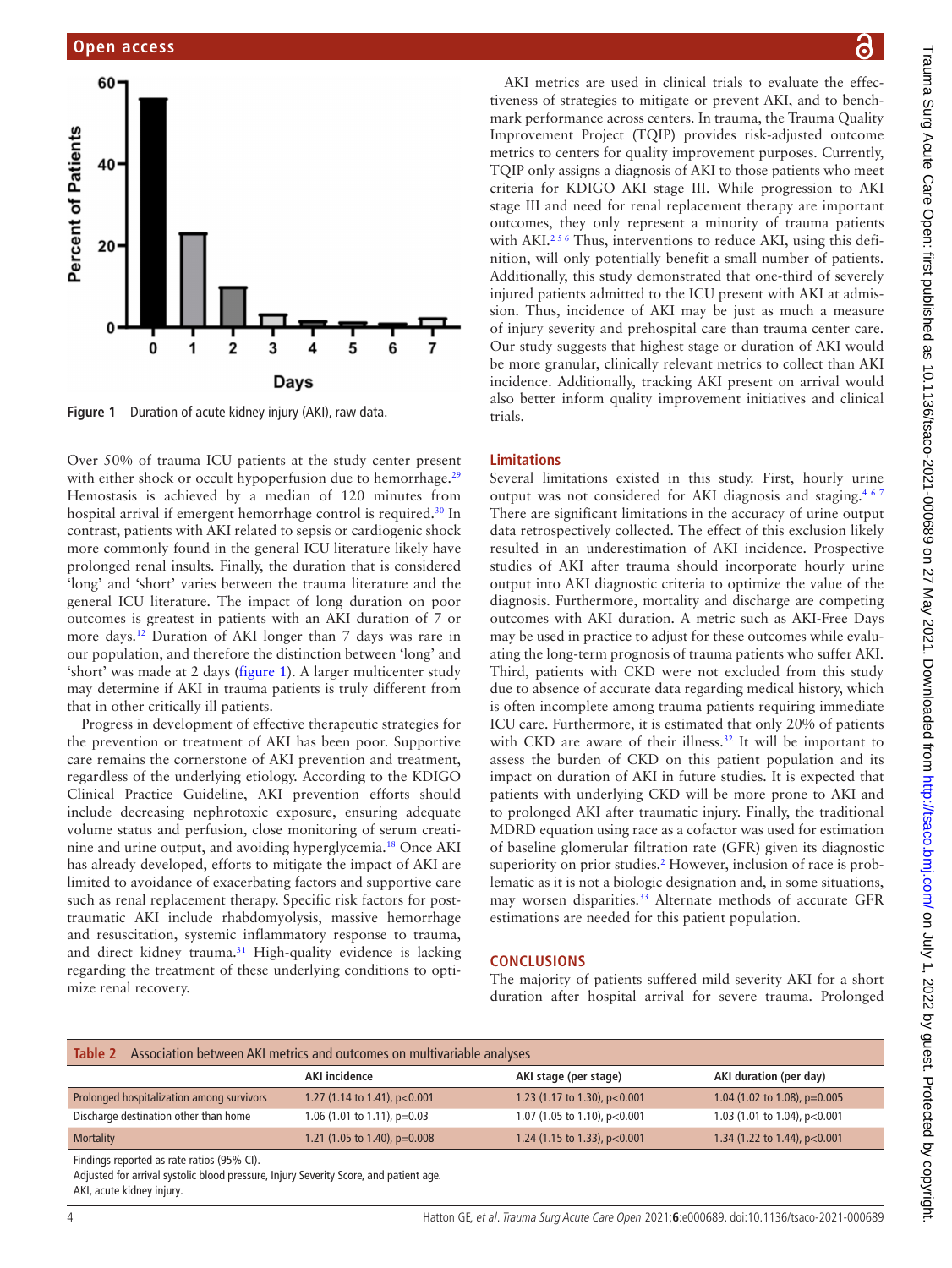# **Open access**



<span id="page-4-9"></span>Reference is no AKI; Adjusted for age, injury severity score, and arrival systolic blood pressure



AKI duration was independently and incrementally associated with worsened outcomes including prolonged hospitalization, discharge destination other than home, and mortality. Additionally, increased AKI stage was associated with poor outcomes. Either or both should be considered additional metrics to incidence in informing quality improvement efforts as well as in benchmarking trauma center quality.

**Acknowledgements** The authors thank Dr Shuyan Wei, MD, MS, for her contribution to study conception and Dr Peter Killoran, MD, for his assistance with data acquisition.

**Contributors** GEH designed the study, obtained the data, analyzed the data, interpreted the findings, and wrote the article. JH, CEW, and LSK were major contributors to study design, findings interpretation, and article revisions. All authors read and approved the final article.

**Funding** CEW receives funding from the William Stamps Farish Fund, the Howell Family Foundation, the James H<sup>'</sup>Red' Duke Professorship. GEH was supported by the National Institute of General Medical Sciences of the National Institutes of Health (5T32GM008792).

**Disclaimer** The role of the funding body was not involved in the design of the study, collection of data, analysis, interpretation of findings, or writing the article.

**Competing interests** None declared.

**Patient consent for publication** Not required.

**Ethics approval** This study was approved by the Institutional Review Board of the McGovern Medical School at UTHealth under number HSC-GEN-13-0325 and a waiver of individual informed consent was granted due to the retrospective nature of the study.

**Provenance and peer review** Not commissioned; externally peer reviewed.

**Data availability statement** Data are available upon reasonable request.

**Open access** This is an open access article distributed in accordance with the Creative Commons Attribution Non Commercial (CC BY-NC 4.0) license, which permits others to distribute, remix, adapt, build upon this work non-commercially, and license their derivative works on different terms, provided the original work is properly cited, appropriate credit is given, any changes made indicated, and the use is non-commercial. See: <http://creativecommons.org/licenses/by-nc/4.0/>.

#### **ORCID iD**

John A Harvin <http://orcid.org/0000-0002-2081-6256>

## **REFERENCES**

- <span id="page-4-0"></span>1 Harrois A, Libert N, Duranteau J. Acute kidney injury in trauma patients. Curr Opin Crit [Care](http://dx.doi.org/10.1097/MCC.0000000000000463) 2017;23:447–56.
- <span id="page-4-3"></span>2 Hatton GE, Du RE, Pedroza C, Wei S, Harvin JA, Finkel KW, Wade CE, Kao LS. Choice of reference creatinine for post-traumatic acute kidney injury diagnosis. [J Am Coll Surg](http://dx.doi.org/10.1016/j.jamcollsurg.2019.08.1447) 2019;229:580–8.
- <span id="page-4-8"></span>3 Skinner DL, Hardcastle TC, Rodseth RN, Muckart DJJ. The incidence and outcomes of acute kidney injury amongst patients admitted to a level I trauma unit. [Injury](http://dx.doi.org/10.1016/j.injury.2013.07.013) 2014;45:259–64.
- <span id="page-4-11"></span>4 Podoll AS, Kozar R, Holcomb JB, Finkel KW. Incidence and outcome of early acute kidney injury in critically-ill trauma patients. [PLoS One](http://dx.doi.org/10.1371/journal.pone.0077376) 2013;8:e77376.
- 5 Haines RW, Lin S-P, Hewson R, Kirwan CJ, Torrance HD, O'Dwyer MJ, West A, Brohi K, Pearse RM, Zolfaghari P, et al. Acute kidney injury in trauma patients admitted to critical care: development and validation of a diagnostic prediction model. [Sci Rep](http://dx.doi.org/10.1038/s41598-018-21929-2) 2018;8:3665.
- 6 Brandt M-M, Falvo AJ, Rubinfeld IS, Blyden D, Durrani NK, Horst HM. Renal dysfunction in trauma: even a little costs a lot. *[J Trauma](http://dx.doi.org/10.1097/TA.0b013e318047983d)* 2007;62:1362-4.
- 7 Bihorac A, Delano MJ, Schold JD, Lopez MC, Nathens AB, Maier RV, Layon AJ, Baker HV, Moldawer LL. Incidence, clinical predictors, genomics, and outcome of acute kidney injury among trauma patients. [Ann Surg](http://dx.doi.org/10.1097/SLA.0b013e3181deb6bc) 2010;252:158-65.
- 8 Bagshaw SM, George C, Gibney RTN, Bellomo R. A multi-center evaluation of early acute kidney injury in critically ill trauma patients. [Ren Fail](http://dx.doi.org/10.1080/08860220802134649) 2008;30:581-9.
- <span id="page-4-1"></span>9 Holcomb JB, Tilley BC, Baraniuk S, Fox EE, Wade CE, Podbielski JM, del Junco DJ, Brasel KJ, Bulger EM, Callcut RA, et al. Transfusion of plasma, platelets, and red blood cells in a 1:1:1 vs a 1:1:2 ratio and mortality in patients with severe trauma: the PROPPR randomized clinical trial. [JAMA](http://dx.doi.org/10.1001/jama.2015.12) 2015;313:471–82.
- 10 Sims CA, Holena D, Kim P, Pascual J, Smith B, Martin N, Seamon M, Shiroff A, Raza S, Kaplan L, et al. Effect of low-dose supplementation of arginine vasopressin on need for blood product transfusions in patients with trauma and hemorrhagic shock: a randomized clinical trial. [JAMA Surg](http://dx.doi.org/10.1001/jamasurg.2019.2884) 2019;154:994.
- 11 Cotton BA, Au BK, Nunez TC, Gunter OL, Robertson AM, Young PP. Predefined massive transfusion protocols are associated with a reduction in organ failure and postinjury complications. [J Trauma](http://dx.doi.org/10.1097/TA.0b013e31819313bb) 2009;66:41-9.
- <span id="page-4-2"></span>12 Mehta S, Chauhan K, Patel A, Patel S, Pinotti R, Nadkarni GN, Parikh CR, Coca SG. The prognostic importance of duration of AKI: a systematic review and meta-analysis. [BMC Nephrol](http://dx.doi.org/10.1186/s12882-018-0876-7) 2018;19:91.
- <span id="page-4-4"></span>13 Davies A, Srivastava S, Seligman W, Motuel L, Deogan V, Ahmed S, Howells N. Prevention of acute kidney injury through accurate fluid balance monitoring. BMJ [Open Qual](http://dx.doi.org/10.1136/bmjoq-2017-000006) 2017;6:e000006.
- 14 Hemmila MR, Cain-Nielsen AH, Wahl WL, Vander Kolk WE, Jakubus JL, Mikhail JN, Birkmeyer NJ. Regional collaborative quality improvement for trauma reduces complications and costs. [J Trauma Acute Care Surg](http://dx.doi.org/10.1097/TA.0000000000000494) 2015;78:78-87.
- <span id="page-4-5"></span>15 Hatton GE WY, Isbell KD, Finkel KW, Kao LS, Wade CE. Urinary cell cycle arrest Progeins TIMP-2 and IGFBP-7 predict acute kidney injury after severe trauma: a prospective, observational study. Journal of Trauma and Acute Care Surgery. In Press. 2020.
- <span id="page-4-6"></span>16 Pickering JW, Frampton CM, Endre ZH. Evaluation of trial outcomes in acute kidney injury by creatinine modeling. [Clin J Am Soc Nephrol](http://dx.doi.org/10.2215/CJN.00820209) 2009;4:1705-15.
- <span id="page-4-7"></span>17 von Elm E, Altman DG, Egger M, Pocock SJ, Gøtzsche PC, Vandenbroucke JP, . STROBE Initiative. The strengthening the reporting of observational studies in epidemiology (STROBE) statement: guidelines for reporting observational studies. [Lancet](http://dx.doi.org/10.1016/S0140-6736(07)61602-X) 2007;370:1453–7.
- <span id="page-4-10"></span>18 Kidney Disease Improving Global Outcomes Working Group2012
- 19 Levey AS, Bosch JP, Lewis JB, Greene T, Rogers N. A more accurate method to estimate glomerular filtration rate from serum creatinine: a new prediction equation. Ann [Intern Med](http://dx.doi.org/10.7326/0003-4819-130-6-199903160-00002) 1999;130:461–70.
- 20 Gomes E, Antunes R, Dias C, Araújo R, Costa-Pereira A. Acute kidney injury in severe trauma assessed by rifle criteria: a common feature without implications on mortality? [Scand J Trauma Resusc Emerg Med](http://dx.doi.org/10.1186/1757-7241-18-1) 2010;18:1.
- 21 Bellomo R, Ronco C, Kellum JA, Mehta RL, Palevsky P, . Acute Dialysis Quality Initiative workgroup. Acute renal failure - definition, outcome measures, animal models, fluid therapy and information technology needs: the Second International Consensus Conference of the Acute Dialysis Quality Initiative (ADQI) Group. [Crit Care](http://dx.doi.org/10.1186/cc2872) 2004;8:R204–12.